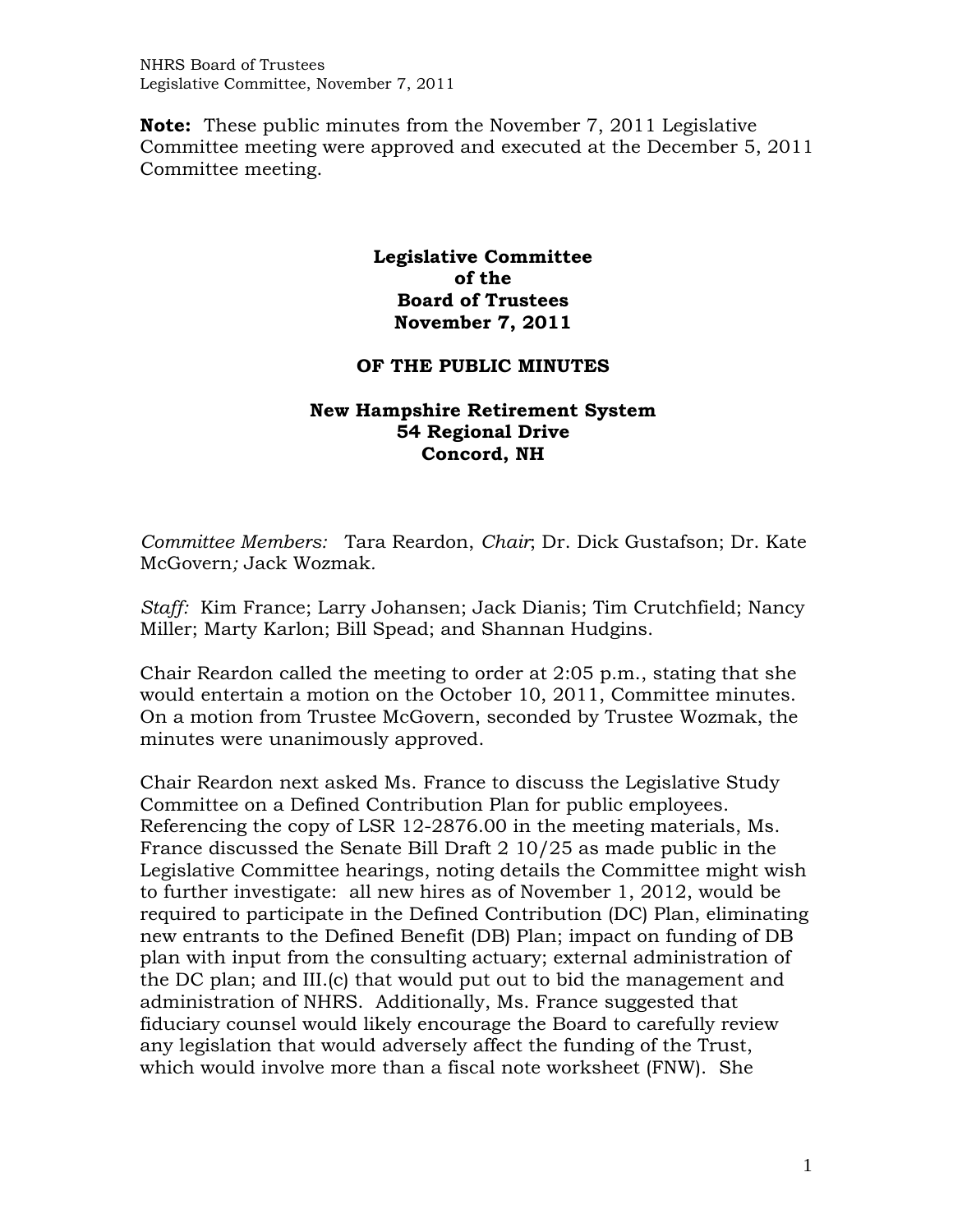continued by stating that a request for an FNW had been received and was in process with the actuary.

A lengthy discussion ensued that included concerns about the unfunded liability of the Trust Fund, as well as the Committee's goal of eliminating future risk for the state; its commitment to creating a comparable benefit; federal regulations of DC plans; interest rate returns; and management of the NHRS. Committee consensus was that the consulting actuaries, Gabriel Roeder & Smith (GRS), would be asked for information above and beyond details for a FNW, to enable the Committee and the full Board to review carefully the DC legislation and its ramifications. Additionally, Mr. Johansen stated he would share the concerns of the Committee regarding the statutory requirements of the IIC and the shift in investment goals that might be triggered by a potential run down of the DB plan at its November 18, 2011 meeting.

Trustee Reardon asked for a discussion of House Bill 654 and the GRS supplemental actuarial valuation to measure the financial effects of HB 654. Ms. France stated that although the isolated effect of the State's reduced contribution payment was not material, she was concerned that the accumulated effect could negatively impact the Fund. The House had acted on the bill and it was awaiting Senate committee review in January. She stated that the Board had voted to oppose the bill; review and action by the Senate were the next steps.

Item 4. on the Agenda addressed the Employer Spiking Estimator on the NHRS website, created to assist employers in estimating retirement payouts to pending retirees whose AFC calculations were considered to include inflated end-of-career payments. Ms. France explained that the current estimator did not distinguish between additional income earned over a twenty-year period from that earned over the final three years of an employee's career. She suggested that Staff and GRS could collaborate and create an appropriate formula to best represent career extra pay.

On a motion by Trustee Wozmak, seconded by Trustee McGovern, the Committee unanimously voted to recommend to the full Board that Staff work with the consulting actuary to create a simple approximation formula to differentiate career extra pay from final three years of pay to assess employers for genuine spiking.

In the HB2 Implementation update, Ms. France and Mr. Karlon had been working with Senator Groen on technical corrections to HB2, which would be expected in a forthcoming LSR. Ms. France stated that the law